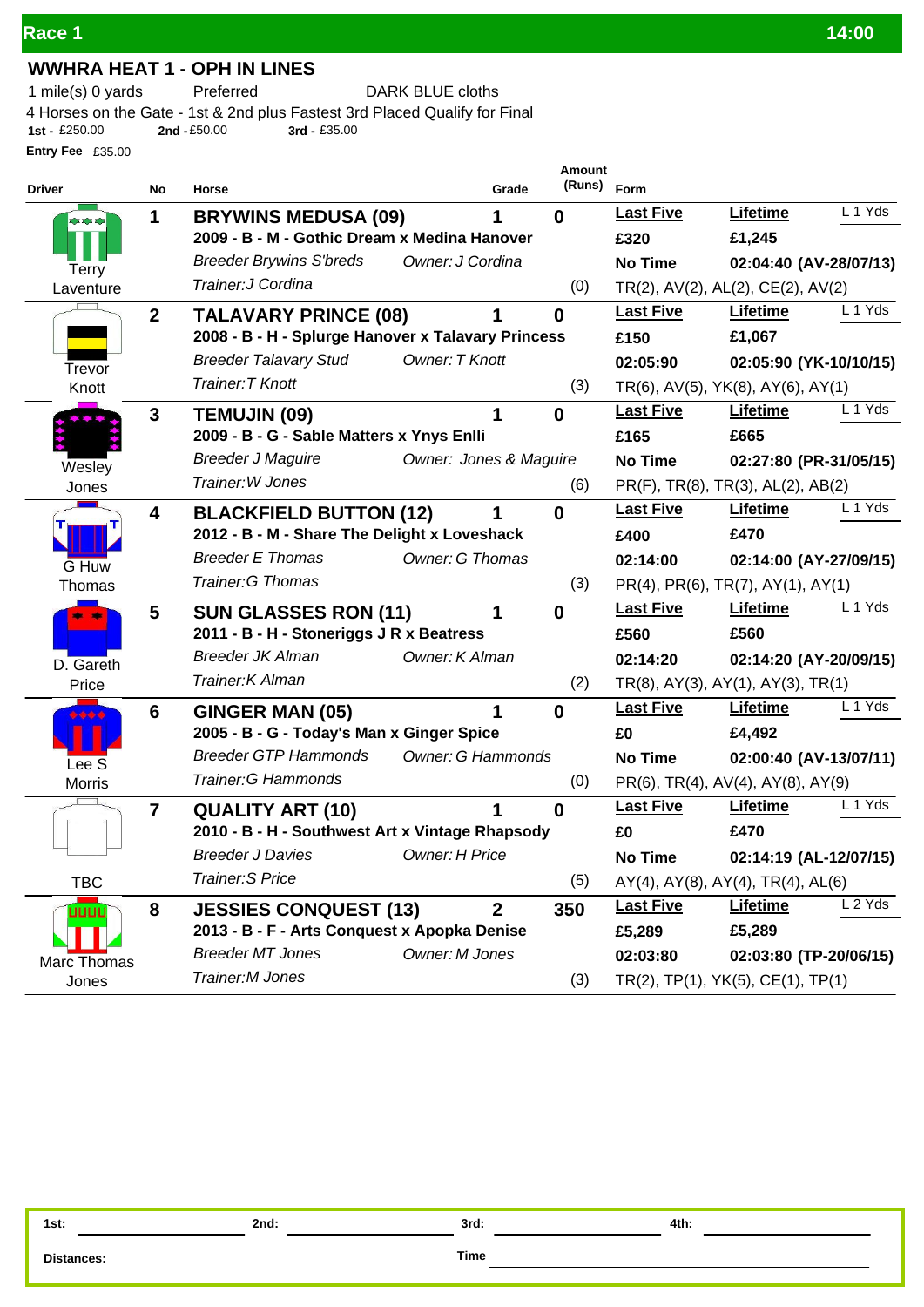## **WWHRA HEAT 2 - OPH IN LINES**

1 mile(s) 0 yards Preferred BLACK cloths

**Entry Fee** £35.00 4 Horses on the Gate - 1st & 2nd plus Fastest 3rd Placed Qualify for Final - Driver Allowance (5)<br>1st - £250.00 **2nd - £50.00** 3rd - £35.00 **1st -** £250.00 **2nd -**£50.00 **3rd -** £35.00

| <b>Driver</b>   | No             | Horse                                             | Grade          | Amount<br>(Runs) | Form             |                                                  |         |
|-----------------|----------------|---------------------------------------------------|----------------|------------------|------------------|--------------------------------------------------|---------|
|                 | 1              | <b>IMADREAMER (10)</b>                            | 1              | $\bf{0}$         | <b>Last Five</b> | Lifetime                                         | L 1 Yds |
|                 |                | 2010 - B - M - Dream Work x Fooling               |                |                  | £0               | £1,385                                           |         |
| John            |                | <b>Breeder C Appleby</b><br>Owner: D Mahon        |                |                  | <b>No Time</b>   | 02:01:00 (YK-07/06/15)                           |         |
| Wright          |                | Trainer: J Wright                                 |                | (6)              |                  | TP(4), TR(6), TP(AR), AY(7), AY(6)               |         |
|                 | $\overline{2}$ | <b>GARTH'S JUPITER (08)</b>                       | 1              | 50               | <b>Last Five</b> | <b>Lifetime</b>                                  | L 1 Yds |
| <b>DB</b><br>DB |                | 2008 - B - M - Gothic Dream x Lori Ann            |                |                  | £200             | £680                                             |         |
| David           |                | <b>Breeder P Davies</b><br><b>Owner: P Davies</b> |                |                  | 02:07:30         | 02:05:60 (AV-26/07/15)                           |         |
| Bevan           |                | Trainer: D Bevan                                  |                | (4)              |                  | PR(5), TR(5), AV(2), TR(8), AL(1)                |         |
| ∙               | $\mathbf{3}$   | <b>DIZZY MISS LIZZY (09)</b>                      | $\mathbf{2}$   | 350              | <b>Last Five</b> | Lifetime                                         | L 2 Yds |
|                 |                | 2009 - B - M - The Cammissioner x Cassini Venture |                |                  | £405             | £1,360                                           |         |
| Mark P          |                | <b>Breeder N Lewis</b><br>Owner: N Lewis          |                |                  | 02:07:40         | 02:02:50 (AV-14/06/15)                           |         |
| Pritchard       |                | <b>Trainer: M Pritchard</b>                       |                | (1)              |                  | AY(1), AY(2), AY(4), AY(1), AY(4)                |         |
| uuuu            | 4              | THE APPRENTICE (11)                               | $\overline{2}$ | 350              | <b>Last Five</b> | Lifetime                                         | L 2 Yds |
|                 |                | 2011 - B - G - Daylon Alert x Apopka Denise       |                |                  | £1,030           | £1,960                                           |         |
| Marc Thomas     |                | <b>Breeder MT Jones</b><br>Owner: M Jones         |                |                  | 02:03:50         | 02:03:50 (TP-08/09/15)                           |         |
| Jones           |                | Trainer: M Jones                                  |                | (4)              |                  | $AY(1J)$ , $AY(2)$ , $AY(3)$ , $TP(1)$ , $TR(1)$ |         |
|                 | 5              | <b>MILL ROAD (10)</b>                             | 4              | 1100             | <b>Last Five</b> | Lifetime                                         | L 2 Yds |
|                 |                | 2010 - Br - H - Hasty Hall x Mary Blue            |                |                  | £50              | £2,510                                           |         |
| Shae            |                | <b>Breeder A Evans</b><br>Owner: A Evans          |                |                  | <b>No Time</b>   | 02:01:60 (YK-27/09/14)                           |         |
| Price           |                | Trainer: D Bevan                                  |                | (8)              |                  | AY(5), AY(5), TR(6), AB(3), PE(4)                |         |
|                 | 6              | <b>FANTASIZING (09)</b>                           | 3              | 700              | <b>Last Five</b> | Lifetime                                         | L 3 Yds |
|                 |                | 2009 - B - M - Immortalized x Temptress           |                |                  | £310             | £1,410                                           |         |
| Martin C        |                | <b>Breeder S Havard</b><br>Owner: S Havard        |                |                  | 02:07:53         | 02:07:53 (AL-12/07/15)                           |         |
| Roberts         |                | Trainer: S Havard                                 |                | (8)              |                  | AL(AR), AL(5), AL(2), AL(1), AL(2)               |         |
|                 | $\overline{7}$ | <b>MATTISON (09)</b>                              | $\overline{3}$ | 700              | <b>Last Five</b> | Lifetime                                         | L 3 Yds |
|                 |                | 2009 - B - H - Hasty Hall x Another Mattie        |                |                  | £345             | £1,370                                           |         |
| D. Gareth       |                | Breeder DG Price <b>Container</b> Owner: D Price  |                |                  | 02:04:50         | 02:02:40 (AV-28/06/15)                           |         |
| Price           |                | Trainer: D Price                                  |                | (8)              |                  | AY(2), AV(1), TR(2), AV(7), AL(4)                |         |
|                 | 8              | <b>WOODSTONE JINGO (09)</b>                       | 3              | 730              | <b>Last Five</b> | <b>Lifetime</b>                                  | L 3 Yds |
|                 |                | 2009 - Dk B - G - Make A Deal x Saunders Maple    |                |                  | £90              | £2,410                                           |         |
| Colin           |                | <b>Breeder A Price</b><br>Owner: A Price          |                |                  | <b>No Time</b>   | 02:02:30 (AV-30/06/13)                           |         |
| Bevan           |                | Trainer: C Bevan                                  |                | (6)              |                  | PR(8), TR(6), AV(3), AY(3), AY(7)                |         |

| 1st:              | 2nd: | 2rd<br>JIU. | 4th: |
|-------------------|------|-------------|------|
| <b>Distances:</b> |      | <b>Time</b> |      |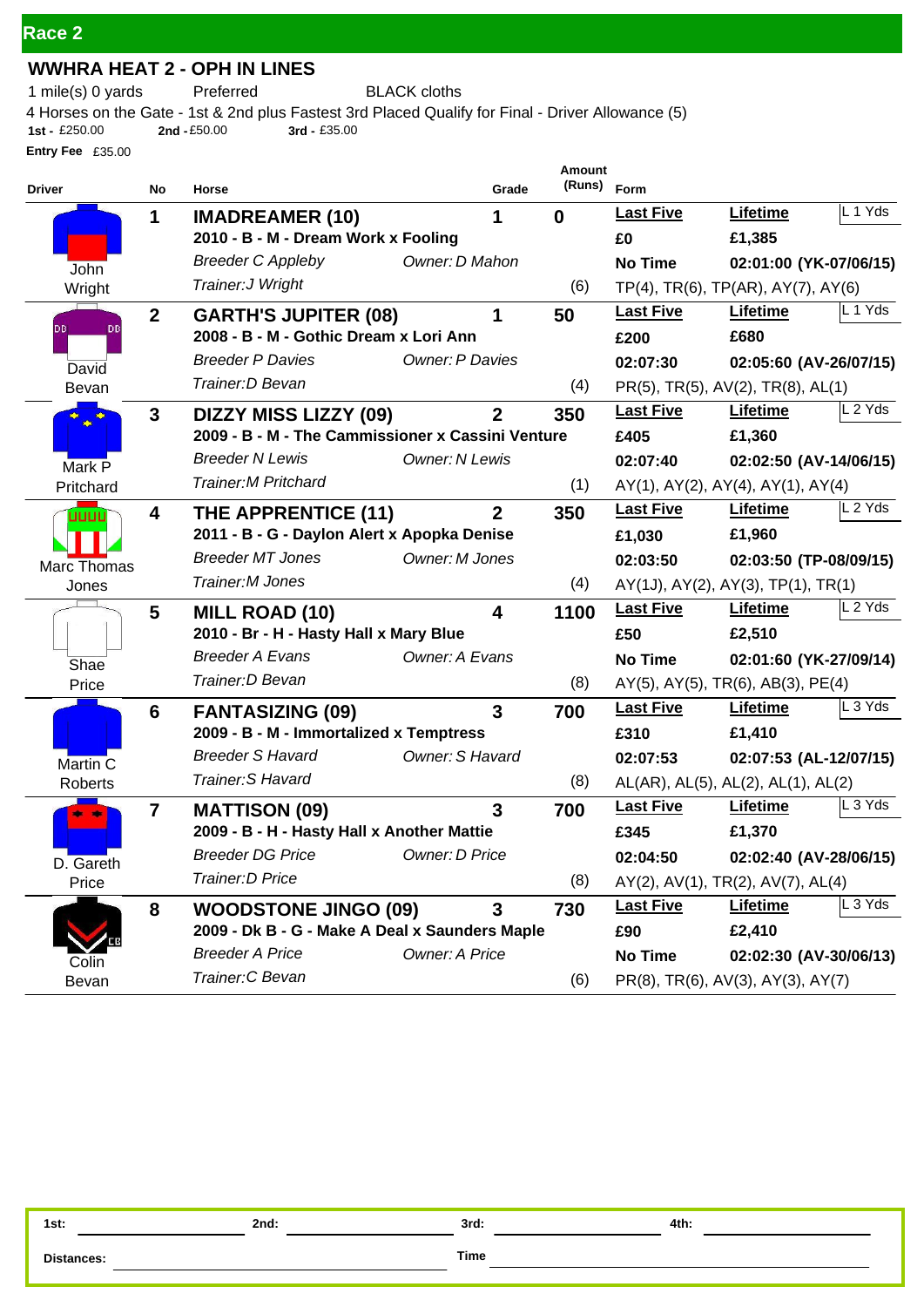## **WWHRA HEAT 3 - OPH IN LINES**

1 mile(s) 0 yards Preferred YELLOW cloths

**Entry Fee** £35.00 4 Horses on the Gate - 1st & 2nd plus Fastest 3rd Placed Qualify for Final<br>1st - £250.00 2nd - £50.00 3rd - £35.00 **1st -** £250.00 **2nd -**£50.00 **3rd -** £35.00

| <b>Driver</b> | No                      | Horse                                                         | Grade          | <b>Amount</b><br>(Runs) Form |                  |                                    |           |
|---------------|-------------------------|---------------------------------------------------------------|----------------|------------------------------|------------------|------------------------------------|-----------|
|               | 1                       | <b>TALAVARY ACTIVATOR (06)</b>                                | 3              | 700                          | <b>Last Five</b> | Lifetime                           | L 1 Yds   |
|               |                         | 2006 - Dk B - H - Splurge Hanover x Talavary Princess         |                |                              | £280             | £7,580                             |           |
| Trevor        |                         | <b>Breeder Talavary Stud</b><br>Owner: T Knott                |                |                              | 01:59:40         | 01:59:40 (YK-10/10/15)             |           |
| Knott         |                         | Trainer: T Knott                                              |                | (7)                          |                  | TR(8), TR(4), AV(7), YK(1), AY(5)  |           |
|               | $\mathbf{2}$            | <b>CAENWOOD DAFYDD (08)</b>                                   | 4              | 1100                         | <b>Last Five</b> | Lifetime                           | L 1 Yds   |
|               |                         | 2008 - Dk B - H - Nia Nimble x Ripley                         |                |                              | £560             | £3,085                             |           |
| Julian E      |                         | <b>Breeder J Price</b><br>Owner: J Price                      |                |                              | 02:01:30         | 02:01:30 (YK-03/10/15)             |           |
| Price         |                         | <b>Trainer: J Price</b>                                       |                | (5)                          |                  | PR(6), YK(7), AY(2), AY(2), AY(1)  |           |
|               | $\mathbf{3}$            | <b>CLINT (06)</b>                                             | 4              | 1100                         | <b>Last Five</b> | Lifetime                           | $L$ 1 Yds |
|               |                         | 2006 - BI - H - Stoneriggs J R x Margarets Gold               |                |                              | £40              | £3,255                             |           |
|               |                         | <b>Breeder N Pinches</b><br>Owner: K Alman                    |                |                              | <b>No Time</b>   | 02:01:20 (AV-31/08/15)             |           |
| <b>TBC</b>    |                         | Trainer: K Alman                                              |                | (7)                          |                  | PR(PU), AV(5), AY(6), AY(9), AY(3) |           |
|               | $\overline{\mathbf{4}}$ | <b>MASQUERADE AVENUE (10)</b>                                 | 4              | 1335                         | <b>Last Five</b> | Lifetime                           | L 2 Yds   |
|               |                         | 2010 - B - G - Mystic Howard x Fifth Ave Art                  |                |                              | £695             | £2,885                             |           |
| Colin         |                         | <b>Breeder I Bucknell</b><br>Owner: D Davies                  |                |                              | 02:10:00         | 02:01:70 (AV-16/08/15)             |           |
| Bevan         |                         | Trainer: C Bevan                                              |                | (8)                          |                  | PR(1J), TR(5), AV(4), AY(1), AY(2) |           |
|               | 5                       | YSTWYTH D.T. (08)                                             | 5              | 1850                         | <b>Last Five</b> | Lifetime                           | L 3 Yds   |
|               |                         | 2008 - B / Br - H - The Cammissioner x Ystwyth Mayfield: £350 |                |                              |                  | £5,175                             |           |
| Wm Dai        |                         | <b>Breeder DT Morgans</b><br>Owner: D Morgans                 |                |                              | 02:32:00         | 02:03:70 (AV-30/06/13)             |           |
| Isaac         |                         | Trainer: W Isaac                                              |                | (4)                          |                  | PR(1), PR(2), TR(4), TR(3), AV(5)  |           |
|               | 6                       | <b>CUTCHALL HANOVER (USA)</b>                                 | 6              | 2000                         | <b>Last Five</b> | Lifetime                           | L 3 Yds   |
|               |                         | 2005 - Ch - G - Real Artist x Censitive Hanover               |                |                              | £1,660           | £16,235                            |           |
|               |                         | Breeder Hanover Shoe Farms Owner: A Fettah                    |                |                              | 02:01:00         | 01:58:05 (TP-04/08/09)             |           |
| <b>TBC</b>    |                         | Trainer: A Fettah                                             |                | (0)                          |                  | AY(2), TP(1), TR(3), TP(2), AL(1)  |           |
|               | $\overline{7}$          | <b>CHINATOWN KOLT (10)</b>                                    | $6\phantom{1}$ | 2000                         | <b>Last Five</b> | <b>Lifetime</b>                    | L 3 Yds   |
|               |                         | 2010 - B - H - Kikikolt x Meadowbranch Aruba                  |                |                              | £1,110           | £6,994                             |           |
| Mike          |                         | <b>Breeder Chinatown Stud</b><br>Owner: G Jones               |                |                              | 02:17:80         | 02:00:30 (TP-06/08/13)             |           |
| Evans         |                         | <b>Trainer, M Evans</b>                                       |                | (1)                          |                  | AY(5), AY(6), AY(3), TR(4), TR(1)  |           |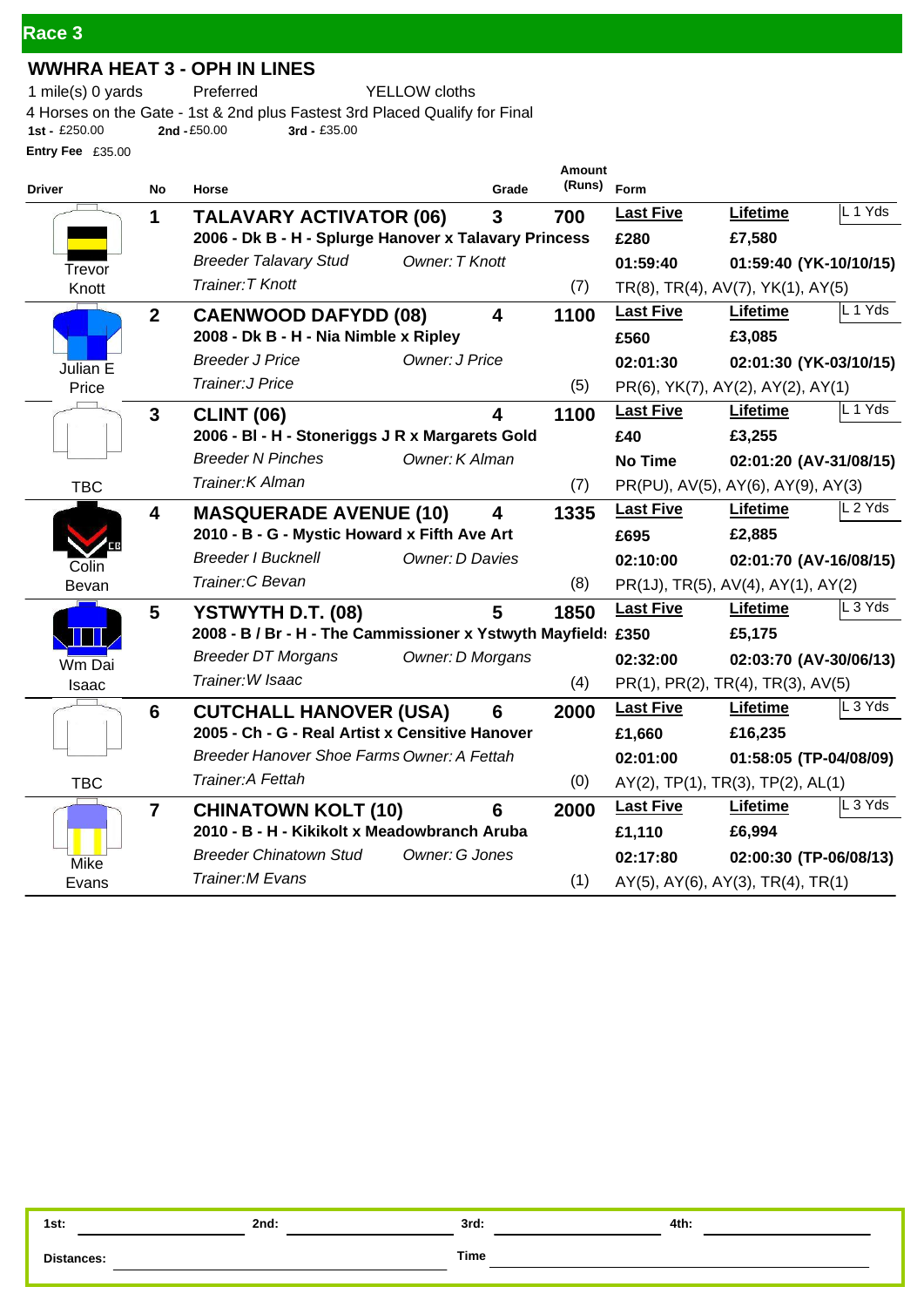| Race 4 |  |
|--------|--|
|        |  |

# **WWHRA MAIDEN**

ORANGE cloths

**1st -** £200.00 **2nd -**£40.00 **3rd -** £25.00

| 1 mile(s) 0 yards    |               |
|----------------------|---------------|
| 4 Horses on the Gate |               |
| 1st - $£200.00$      | 2nd $-£40.00$ |
| Entry Fee $£25.00$   |               |

| <b>Driver</b>  | <b>No</b>      | Horse                                                          | Grade      | Amount<br>(Runs) Form |                                     |                        |   |
|----------------|----------------|----------------------------------------------------------------|------------|-----------------------|-------------------------------------|------------------------|---|
|                | 1              | <b>BRYWINS MAGICBEACH (14)</b>                                 | <b>Mdn</b> | $\bf{0}$              | <b>Last Five</b>                    | Lifetime               | G |
|                |                | 2014 - B - H - Star On The Beach x Saunders Magical            |            |                       | £0                                  | £0                     |   |
| Emma           |                | <b>Breeder Brywins Ltd</b><br>Owner: A Frieze                  |            |                       | <b>No Time</b>                      | No Time (-)            |   |
| Frieze         |                | Trainer: E Frieze                                              |            | (0)                   | ( ), ( ), ( ), ( ), ( ),            |                        |   |
|                | $\overline{2}$ | <b>BRYWINS VINCENT (12)</b>                                    | Mdn        | 25                    | <b>Last Five</b>                    | Lifetime               | G |
|                |                | 2012 - B - G - Share The Delight x Vociferous                  |            |                       | £25                                 | £25                    |   |
| Jaimie N       |                | <b>Breeder Brywins S'breds</b><br><b>Owner: L Price-Davies</b> |            |                       | <b>No Time</b>                      | No Time (-)            |   |
| Davies         |                | Trainer: D Davies                                              |            | (2)                   | PR(3), TR(5), (), (),               |                        |   |
|                | $\mathbf{3}$   | <b>LAKEVIEW ROMEO (12)</b>                                     | Mdn        | 72                    | <b>Last Five</b>                    | Lifetime               | G |
|                |                | 2012 - Br - H - Make A Deal x Antagonize Hanover               |            |                       | £0                                  | £240                   |   |
| <b>Patrick</b> |                | <b>Breeder J Shanahan</b><br><b>Owner: T Connors</b>           |            |                       | No Time                             | No Time (-)            |   |
| Connors        |                | <b>Trainer: P Connors</b>                                      |            | (0)                   | ( ), ( ), ( ), ( ), ( ),            |                        |   |
|                | 4              | <b>FULL THROTTLE (13)</b>                                      | <b>Mdn</b> | 87                    | <b>Last Five</b>                    | Lifetime               | G |
|                |                | 2013 - B - C - Backnthesaddleapan x Vyrnwy Gale                |            |                       | £290                                | £290                   |   |
| Carl D         |                | Owner: S Johnson<br><b>Breeder N Holgate</b>                   |            |                       | 02:05:90                            | 02:05:90 (YK-11/07/15) |   |
| Morgan         |                | Trainer: C Morgan                                              |            | (0)                   | TR(5), AV(4), YK(6), CE(2), AV(2)   |                        |   |
|                | 5              | <b>LAKESIDE RONALDO (11)</b>                                   | Mdn        | $\bf{0}$              | <b>Last Five</b>                    | Lifetime               | G |
|                |                | 2011 - B - H - The One Night Pan x Nia Hanover                 |            |                       | £0                                  | £0                     |   |
| Mike           |                | Breeder RJ John<br>Owner: D Davies                             |            |                       | <b>No Time</b>                      | No Time (-)            |   |
| Evans          |                | <b>Trainer, M Evans</b>                                        |            | (2)                   | $TR(9)$ , $AV(8)$ , $(), ()$ , $()$ |                        |   |
|                | 6              | GIFT OF LIFE (12)                                              | <b>Mdn</b> | 75                    | <b>Last Five</b>                    | Lifetime               | G |
|                |                | 2012 - B - H - The Cammissioner x Donisthorpe Lucky            |            |                       | £75                                 | £75                    |   |
| Angela E       |                | <b>Breeder P Dyer</b><br>Owner: P Dyer                         |            |                       | <b>No Time</b>                      | No Time (-)            |   |
| Dyer           |                | Trainer: P Dyer                                                |            | (0)                   | AL(9), AL(3), AV(5), AL(2), AV(5)   |                        |   |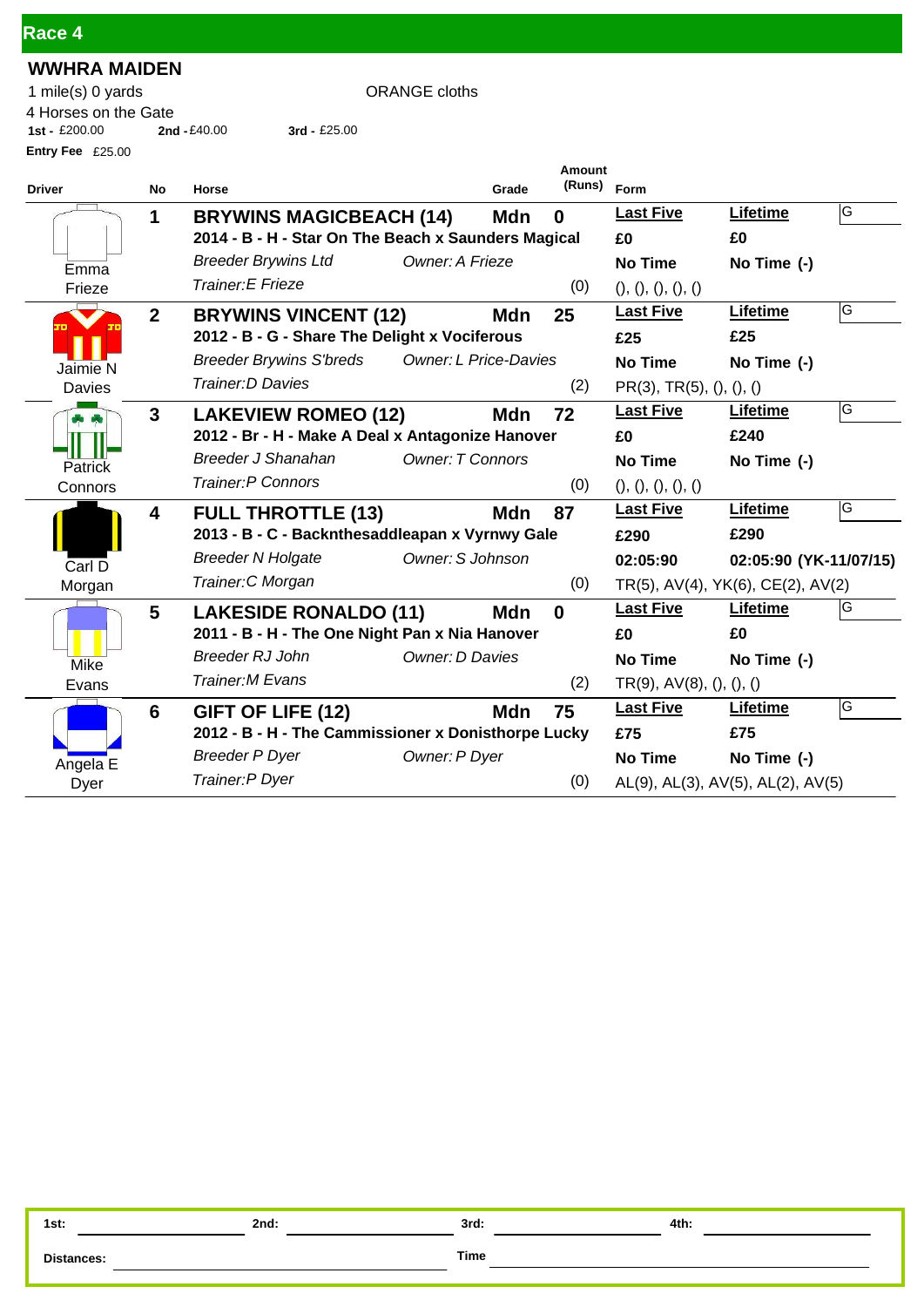| Race 5 |  |
|--------|--|
|        |  |
|        |  |

## **WWHRA MAIDEN AND NOVICE HANDICAP**

1 mile(s) 0 yards RED cloths **Entry Fee** £25.00 4 Horses on the Gate<br>1st - £200.00 2nd **1st -** £200.00 **2nd -**£40.00 **3rd -** £25.00

| <b>Driver</b> | No             | Horse                                                     | Grade      | Amount<br>(Runs) | Form                               |                        |        |
|---------------|----------------|-----------------------------------------------------------|------------|------------------|------------------------------------|------------------------|--------|
|               | 1              | <b>BRYWINS RUBY (13)</b>                                  | <b>Mdn</b> | $\bf{0}$         | <b>Last Five</b>                   | <b>Lifetime</b>        | G      |
|               |                | 2013 - B - F - Share The Delight x Life's Treasure        |            |                  | £0                                 | £0                     |        |
| Angharad      |                | <b>Breeder B Davies</b><br>Owner: A Frieze                |            |                  | <b>No Time</b>                     | No Time (-)            |        |
| Frieze        |                | Trainer: A Frieze                                         |            | (0)              | (), (), (), (), ()                 |                        |        |
|               | $\overline{2}$ | <b>RHYDS JIFFY (13)</b>                                   | Mdn        | 90               | <b>Last Five</b>                   | Lifetime               | G      |
|               |                | 2013 - Br - F - Hasty Hall x CPS Village Jigsaw           |            |                  | £230                               | £230                   |        |
| David         |                | <b>Breeder G Wright</b><br>Owner: G Wells                 |            |                  | 02:08:30                           | 02:08:30 (YK-11/07/15) |        |
| Langford      |                | Trainer: D Corbett                                        |            | (0)              | SC(3), TP(5), YK(8), CE(AR), TP(6) |                        |        |
|               | $\mathbf{3}$   | <b>YNYSTON ONAMISSION (10)</b>                            | Mdn        | 270              | <b>Last Five</b>                   | Lifetime               | G      |
|               |                | 2010 - Dk B - H - The Cammissioner x Donisthorpe Lucky £0 |            |                  |                                    | £270                   |        |
| Angela E      |                | <b>Breeder P Dyer</b><br>Owner: P Dyer                    |            |                  | <b>No Time</b>                     | No Time (-)            |        |
| Dyer          |                | Trainer: P Dyer                                           |            | (3)              | PR(5), TR(4), AV(7), AV(5), AL(4)  |                        |        |
|               | 4              | <b>EASY MOVER (11)</b>                                    | Mdn        | 160              | <b>Last Five</b>                   | Lifetime               | G      |
|               |                | 2011 - B - M - Hasty Hall x Easy Scoot                    |            |                  | £30                                | £160                   |        |
| John          |                | <b>Breeder E Whitehouse</b><br>Owner: E Whitehouse        |            |                  | <b>No Time</b>                     | 02:13:90 (YK-10/05/15) |        |
| Wright        |                | Trainer: J Wright                                         |            | (2)              | PR(5), TR(3), AY(6), AY(4), AY(6)  |                        |        |
|               | 5              | <b>BLYTHEVIEWPETERPAN (10)</b>                            | <b>NOV</b> | 390              | <b>Last Five</b>                   | Lifetime               | 10 Yds |
|               |                | 2010 - B - H - The Preacher Pan x Tinker Bell             |            |                  | £390                               | £390                   |        |
| Jaimie N      |                | <b>Breeder On Top Stud</b><br>Owner: G Evans              |            |                  | <b>No Time</b>                     | No Time (-)            |        |
| <b>Davies</b> |                | Trainer: A Evans                                          |            | (2)              | PR(2), TR(6), AY(2), TR(1), AV(5)  |                        |        |
| d,            | 6              | <b>RHYDS MOJO (13)</b>                                    | <b>NOV</b> | 242              | <b>Last Five</b>                   | Lifetime               | 10 Yds |
|               |                | 2013 - Br - F - The One Night Pan x Coalford Magic        |            |                  | £100                               | £340                   |        |
| Patrick       |                | <b>Breeder G Wright</b><br><b>Owner: P Connors</b>        |            |                  | 02:05:40                           | 02:03:80 (AV-28/06/15) |        |
| Connors       |                | <b>Trainer:P Connors</b>                                  |            | (0)              | AY(6), TP(4), AV(6), TR(5), YK(5)  |                        |        |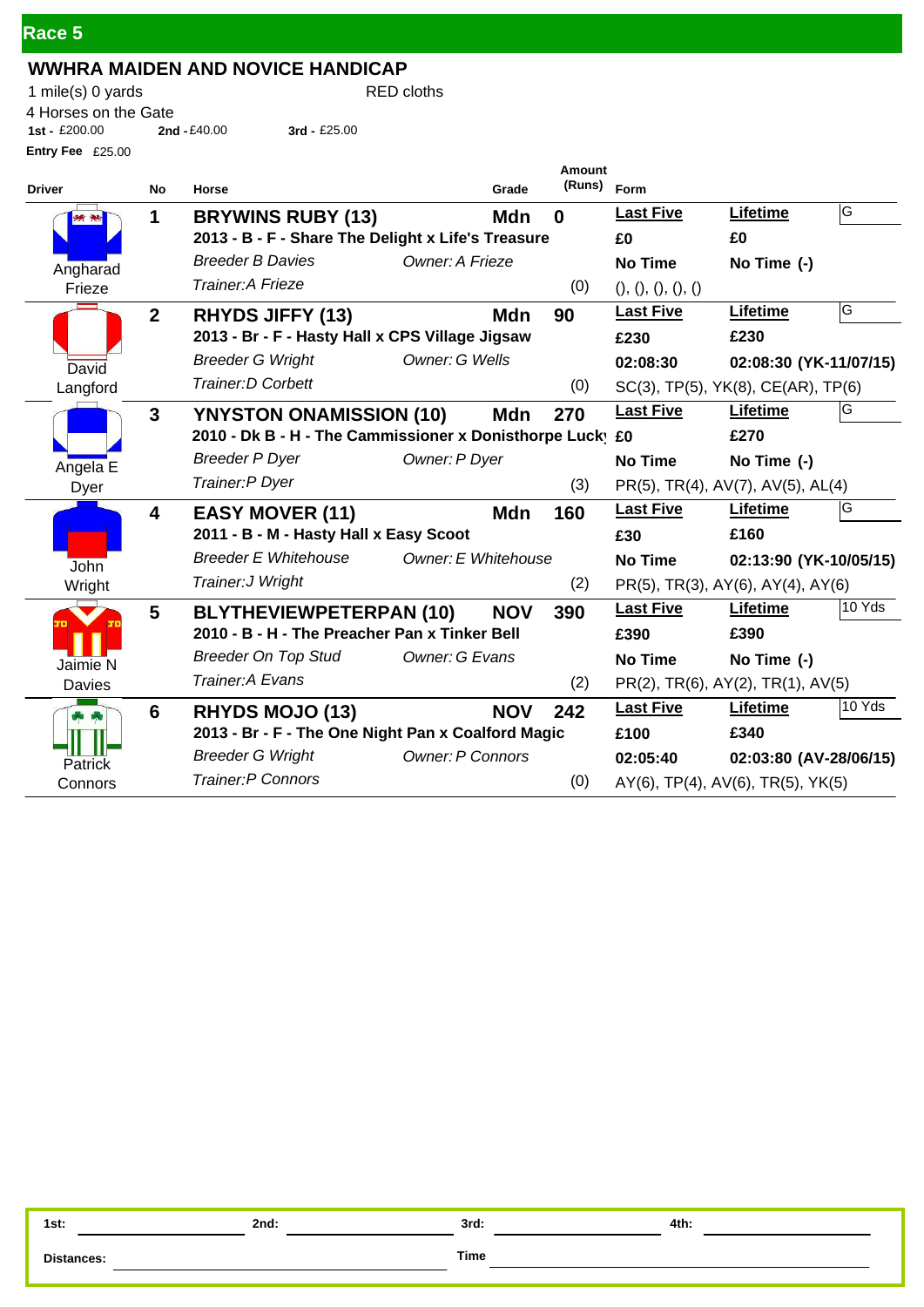| Race 6 |
|--------|
|--------|

## **WWHRA NOVICE**

1 mile(s) 0 yards GREEN cloths **Entry Fee** £25.00 4 Horses on the Gate<br>1st - £200.00 2nd -£40.00 **1st -** £200.00 **2nd -**£40.00 **3rd -** £25.00

| <b>Driver</b> | No           | Horse                                                    | Grade      | Amount<br>(Runs) Form |                       |                                                 |     |
|---------------|--------------|----------------------------------------------------------|------------|-----------------------|-----------------------|-------------------------------------------------|-----|
|               | 1            | <b>CAENWOOD JACK (12)</b>                                | <b>NOV</b> | 265                   | <b>Last Five</b>      | <b>Lifetime</b>                                 | G   |
|               |              | 2012 - Dk B - G - Devils Best x Saunders Butterfly       |            |                       | £115                  | £265                                            |     |
| Julian E      |              | Owner: J Price<br><b>Breeder J Price</b>                 |            |                       | <b>No Time</b>        | 02:10:91 (AL-19/07/15)                          |     |
| Price         |              | Trainer: J Price                                         |            | (2)                   |                       | PR(3), TR(4), TR(AR), AL(2), AV(2)              |     |
|               | $\mathbf{2}$ | <b>TYLER CAMDEN (12)</b>                                 | <b>NOV</b> | 439                   | <b>Last Five</b>      | Lifetime                                        | IG. |
|               |              | 2012 - B - H - Pro Bono Best x Yankee Jiffey             |            |                       | £310                  | £530                                            |     |
| Robert        |              | <b>Breeder M Welling</b><br><b>Owner: R Richards</b>     |            |                       | 02:14:50              | 02:04:60 (YK-26/07/15)                          |     |
| Richards      |              | <b>Trainer: R Richards</b>                               |            | (2)                   |                       | $TR(2)$ , AV(3), AY(5), AY(5), AY(1)            |     |
|               | 3            | <b>BLACKFIELD BIRD (12)</b>                              | <b>NOV</b> | 170                   | <b>Last Five</b>      | <b>Lifetime</b>                                 | IG  |
|               |              | 2012 - B - M - Share The Delight x Flirting              |            |                       | £20                   | £170                                            |     |
| G Huw         |              | <b>Breeder E Thomas</b><br><b>Owner: G Thomas</b>        |            |                       | <b>No Time</b>        | 02:12:90 (AL-12/07/15)                          |     |
| Thomas        |              | <b>Trainer: G Thomas</b>                                 |            | (0)                   |                       | $AY(8)$ , $AY(4)$ , $AY(5)$ , $AV(3)$ , $TR(9)$ |     |
|               | 4            | <b>BUCKLAND FOXGLOVE (11)</b>                            | <b>NOV</b> | 200                   | <b>Last Five</b>      | Lifetime                                        | G   |
|               |              | 2011 - B - M - Hasty Hall x Foxys Girl                   |            |                       | £200                  | £200                                            |     |
| Colin         |              | <b>Breeder M Davies</b><br><b>Owner: M Davies</b>        |            |                       | 02:32:10              | 02:32:10 (PR-22/05/16)                          |     |
| Bevan         |              | Trainer: C Bevan                                         |            | (1)                   | PR(1), (), (), (), () |                                                 |     |
|               | 5            | <b>RHYDS GAMBLER (12)</b>                                | <b>NOV</b> | 1836                  | <b>Last Five</b>      | <b>Lifetime</b>                                 | G   |
|               |              | 2012 - B - H - Hasty Hall x CPs Village Jigsaw           |            |                       | £160                  | £4,655                                          |     |
| David         |              | <b>Breeder J&amp;G Wright</b><br><b>Owner: D Corbett</b> |            |                       | 02:05:30              | 02:00:70 (YK-16/08/15)                          |     |
| Langford      |              | Trainer: D Langford                                      |            | (0)                   |                       | YK(4), AY(3), YK(9), AY(3), TR(6)               |     |
|               | 6            | <b>AFANBELLSPRINCESS (11)</b>                            | <b>NOV</b> | 520                   | <b>Last Five</b>      | Lifetime                                        | ΙG  |
|               |              | 2011 - B - M - The One Night Pan x Bells Image           |            |                       | £400                  | £520                                            |     |
| Jaimie N      |              | <b>Breeder EJO Evans</b><br>Owner: M John                |            |                       | 02:19:50              | 02:19:50 (AB-02/08/15)                          |     |
| Davies        |              | Trainer: R John                                          |            | (0)                   |                       | $AY(2)$ , $AY(2)$ , $AY(4)$ , $TR(4)$ , $AB(1)$ |     |